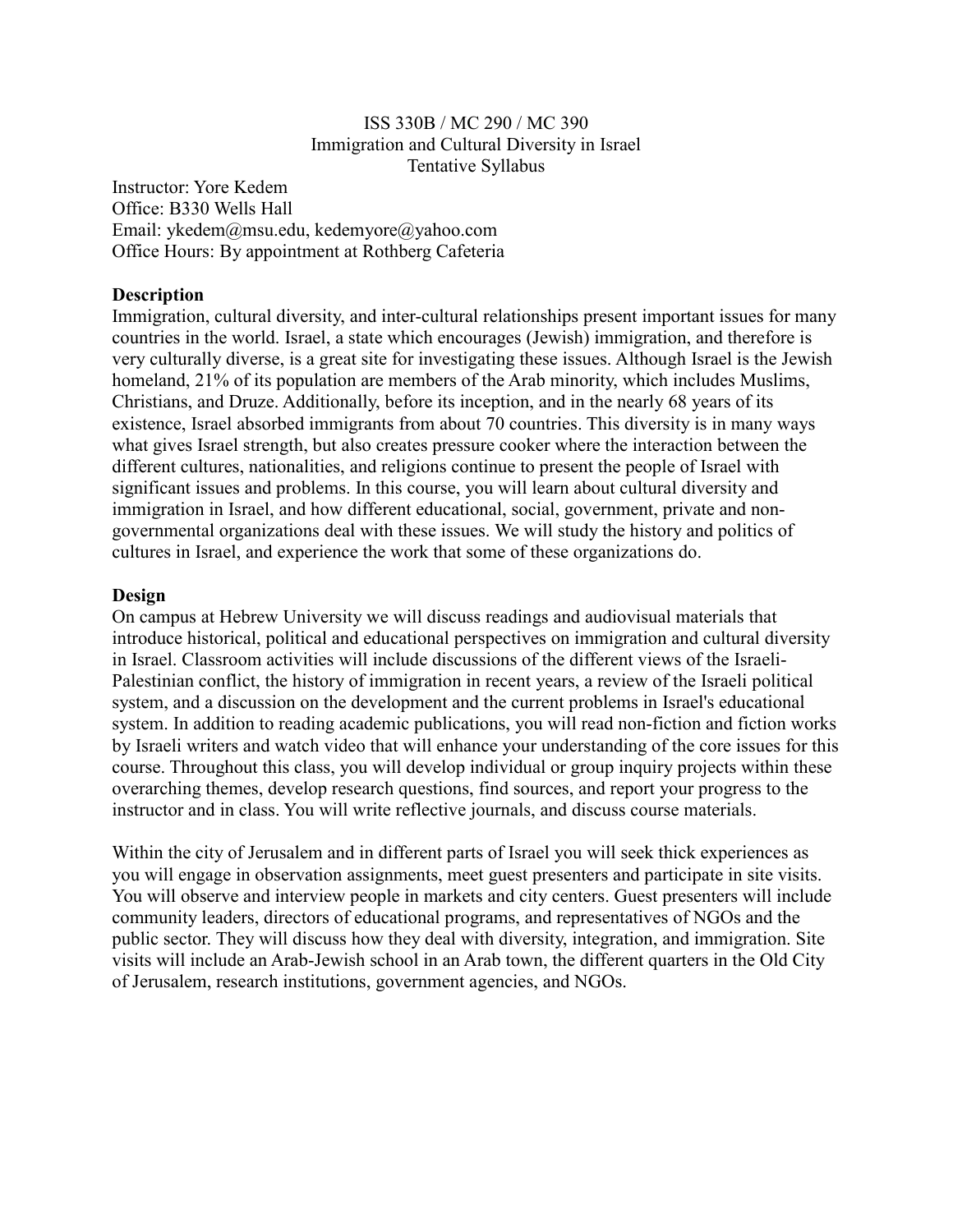## **Required Materials:**

Grossman, David (2003). *Sleeping on a wire* (Haim Watsman, Trans.) New York: Picador. Segev, Tom (2001). *Elvis in Jerusalem* (Haim Watsman, Trans.) New York: Metropolitan Books. Selections from Kashua, Sayed (2016). *Native.* New York: Grove. \* Other course readings available on D2L

## **Course Goals:**

- Students will reflect upon their understanding of immigration and cultural diversity, and their experiences with this topic.
- Students will develop a basic understanding of the history of cultural diversity and immigration in Israel, and a vocabulary that can be used to discuss these topics.
- Students will develop and execute a research project about a topic related to cultural diversity and immigration in Israel. This project has to rely on students' observations and experiences.
- Students will continuously discuss their projects, experiences and reflections in the class.
- Students will be able to analyze, synthesize, and present their findings on cultural diversity and immigration in Israel.

## **Ongoing Class Project:**

Prepare a research project – concentrate on one perspective or issue and build on readings. Develop a list of questions that are relevant to your project, and elaborate on ways in which you could find out answers while in Israel. What sources can you use? What experiences will you seek? What should you look for in on-site visits and ask visiting presenters?

- This can be an individual or a small group (2-3 students) project.
- An outline of this assignment will be due on 7/18, you will write and submit a short research proposal, and present your project to the class.

On-Site assignments: Throughout this class in Israel you will conduct several observation and reflection assignments. These should result in 1-2 page reflective journal papers. You will discuss these observations in class, and submit them to the instructor at the appointed deadline.

Final paper will be the completion of your research project.

On the last day of class students will present their research projects, individually or in groups. Class presentations should be about 10 minutes in length for individual presentations, and 15-20 minutes for group presentation. Use of multimedia in presentations is recommended but not required.

All students will submit a final paper describing their project. Students who worked on a group project should submit individual papers describing their perspective on the project and what they have learned. Papers should be approximately 10 pages in length (12pt, 1 inch margins), and include specific references to course materials and personal experiences. Final papers are due on 7/28.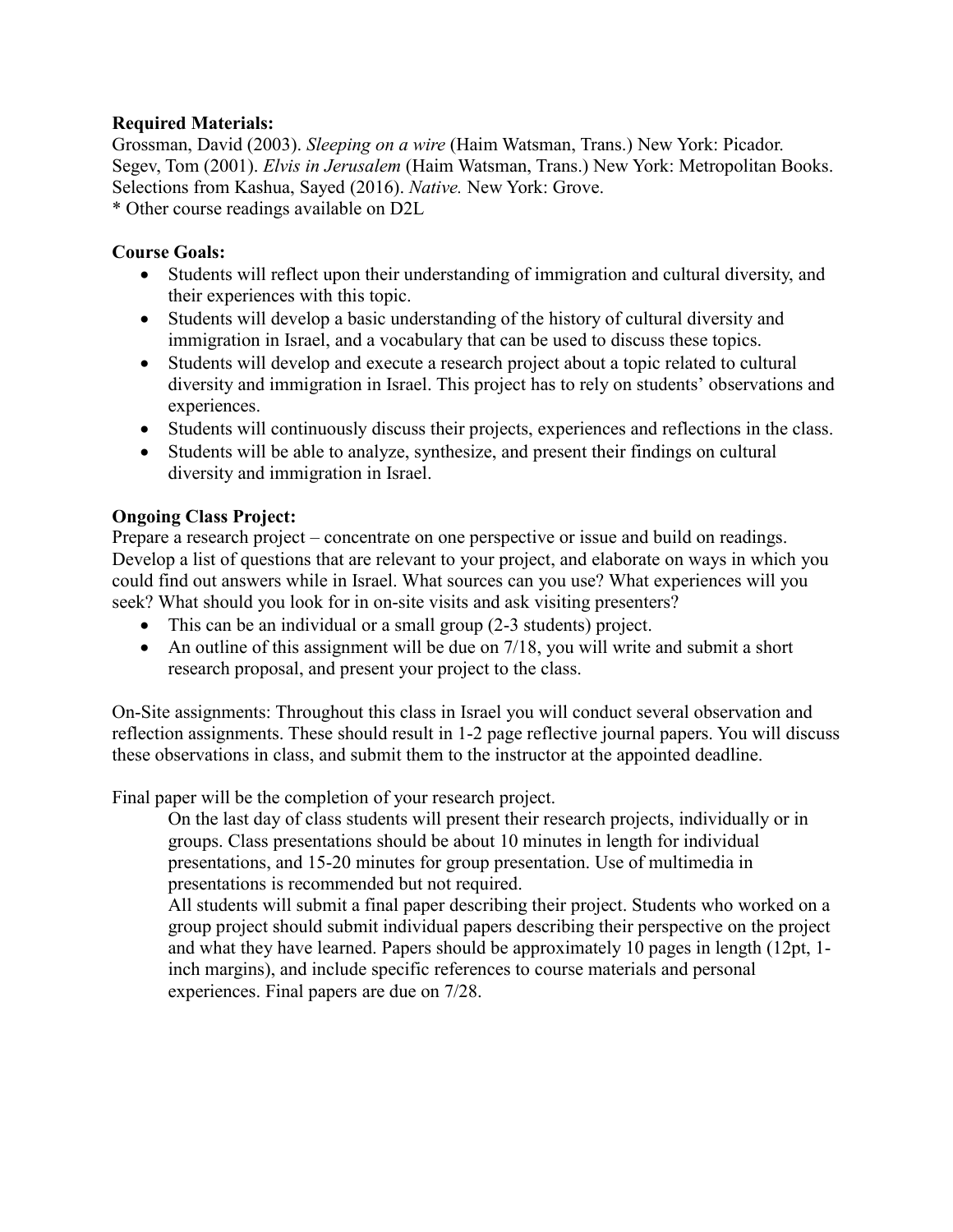# **Course Schedule**

## **Monday, 7/1 Orientation at Hebrew University**

Reflection Assignment\*:

Based on your experience and knowledge, reflect on what you know about issues brought up by immigration and cultural diversity in the USA, Israel, or any other country that you know, and on the way state agencies, NGOs and private organizations deal with these issues (2-3 pages). Due 7/4).

**Tuesday, 7/2 – 4:30pm -** Depart to Central Jerusalem from street outside Rothberg

- Orientation
- Observation Assignment 1, Central Jerusalem: Sit somewhere in the Midrehov and people watch for at least two hours. Write down what you see and engage at least three people in conversation. Return to Hebrew University Campus after dinner. Write a 1-2 page observation report, and discuss your observations and interviews. Ask yourself: What was familiar to you and why? What was strange and why? (Due 7/6)

#### **Wednesday, 7/3 –Introductions, Course Syllabus, Health and Safety. Zionism and the Arab Minority in Israel**

Prepare to discuss the following readings. What are the differences in perception between Israeli Jews and Arabs as they refer to Zionism?

- Herzl, Theodor. (1896): *The Jewish State.* In Walter Laquer and Barry Rubin (eds.) The Israel Arab reader: A documentary history of the Middle East conflict  $(6<sup>th</sup>$ ed). New York: Penguin D2L
- UN General Assembly (November 29, 1947). *Resolution on the future government of Palestine (Partition Resolution).* In Walter Laquer and Barry Rubin (eds.) The Israel – Arab reader: A documentary history of the Middle East conflict  $(6<sup>th</sup>$  ed). New York: Penguin D2L
- State of Israel (May 14, 1948). *Proclamation of Independence.* In Walter Laquer and Barry Rubin (eds.) The Israel – Arab reader: A documentary history of the Middle East conflict  $(6<sup>th</sup>$  ed). New York: Penguin D2L
- Masalha, Nur (2008). Remembering the Palestinian Nakba: Commemoration, oral history and narratives of memory. *Holy Land Studies 7*(2) 123-156. D2L
- Segev, Tom (2001). "All this stuff was Zionism" (pp. 11-46) in *Elvis in Jerusalem* (Haim Watsman, Trans.) New York: Metropolitan Books.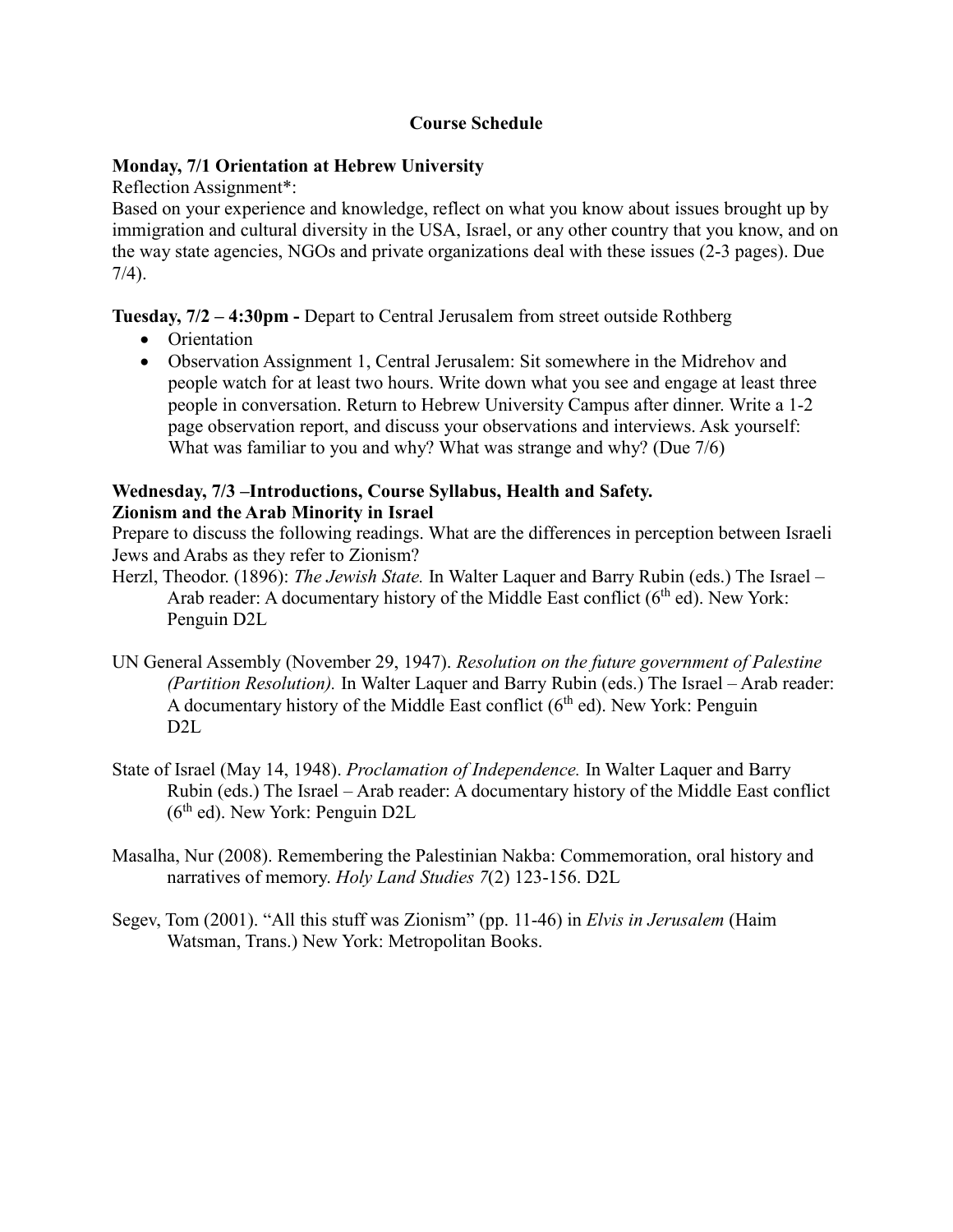## **Thursday, 7/4 – Religious Communities and Boundaries in Jerusalem**

9:00a Departure to Jaffa Gate in the Old City 10:00a Brunch in Old City 11:00a Walk through Via Dolorosa, tour Muslim and Christian Quarters in the Old City, visit Church of the Holy Sepulchre 12:30a Leave the Old City and tour Meah Shearim (Ultra Orthodox Jewish neighborhood) 2:00p Return to Hebrew University

# **Monday, 7/8 The Arab Minority in Israel cont.**

Prepare to discuss the following reading: Grossman, David (2003). *Sleeping on a wire* (Haim Watsman, Trans.) New York: Picador.

What is the Arab Perspective on life in Israel? How do Israeli Arabs understand and negotiate their identity and place in Israeli society?

Assignment2\*:

Based on readings and class discussions, reflect on the friction between Zionism and the Arab minority in Israel. Think about the way history shaped Jewish and Arab perceptions of this conflict, and how you think welfare, education, and other systems in Israel should deal with these issues (2-4 pages). Due on 7/11.

## **Tuesday, 7/9 Reflections on weekend experiences and Old City observation**

Reflect on your experiences from the last few days of the class: what was the most interesting or significant experience you had and what have you learned from it?

3:00pm – Depart for Jewish Quarter in the Old City from Student Village North Gate

3:30pm – Tour Jewish Quarter and Western Wall

4:30pm – Observation Assignment, Old City of Jerusalem: Sit somewhere in the Old City and people watch for at least two hours. Write down what you see and engage at least three people in conversation.

7:30pm Return to Hebrew University Campus. Assignment: Write a 1-2 page observation report. Discuss your observations and interviews. How was what you saw similar or different from your observations in Central Jerusalem? What did you expect to see, and what surprised you? How is what you saw similar or different from what you were expecting to see based on the readings you've done? Due 7/14

## **Wednesday, 7/10 Jewish Immigration to Israel**

Prepare to discuss the following readings:

- Knesset Israel (1950). *Law of Return.* Retrieved (September, 2015) from http://www.mfa.gov.il/mfa/mfa-archive/1950-1959/pages/law%20of%20return%205710- 1950.aspx
- Gal, John (2008). Immigration and the categorical welfare state in Israel. *Social Studies Review* 639-661. D2L
- Ben-Eliezer, Uri (2007). Multicultural society and everyday cultural racism: Second generation of Ethiopian Jews in Israel's 'crisis of modernization'. *Ethnic and Racial Studies 31*(5) 935-961. D2L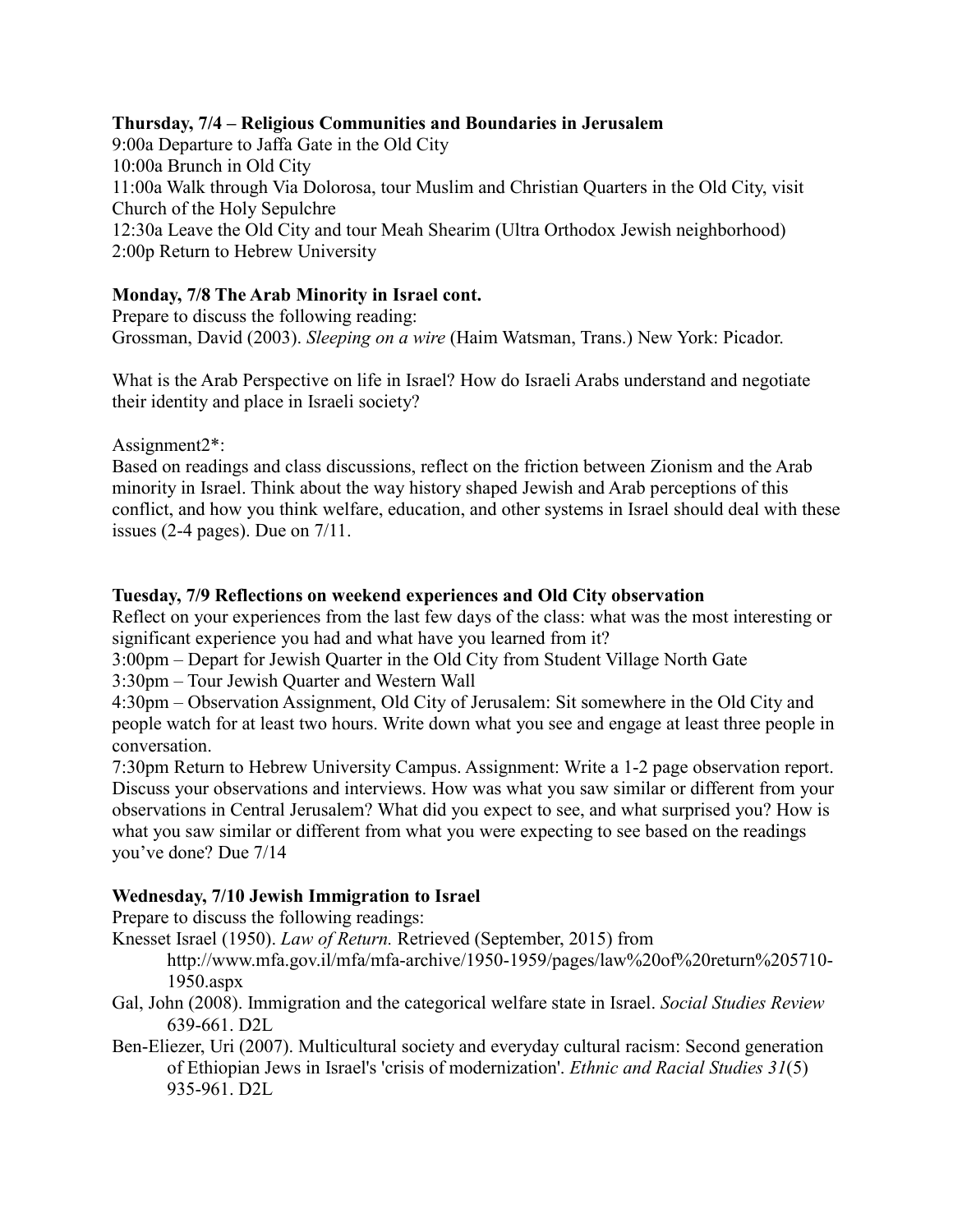What are the challenges presented to Israeli society by the waves of immigration in the 1990's? How did the State deal with these immigrants? What were the immigrants' experiences like?

## **Thursday, 7/11 Field Trip to Ashdod and Rehovot**

8:30am – Departure from Hebrew University

10:00am – Arrival in Ashdod, and tour of the city

1:30pm – lunch in Ashdod

2:15pm – Departure for Rehovot

3:00pm – Meet Oved Kedem, tour the Weizmann Institute.

4:30pm – At the Davidson Institute of Science Education, discuss how this institute deals with cultural diversity in its educational activities.

5:00pm – Meet an international student at the Weizmann Institute and learn about her immigration and learning experiences there.

6:00pm - Departure for Jerusalem

## **Sunday, 7/14 Yad Vashem, Holocaust Museum**

Reading: Chapter 1. ZAKHOR: The Task of Holocaust Remembrance, Questions of Representation, and the Sacred (pp. 8-26) in Hansen-Glucklich, J. (2014*). Holocaust Memory Reframed : Museums and the Challenges of Representation*. New Brunswick, New Jersey: Rutgers University Press. D2L

1:30pm – Meeting at Yad Vashem cafeteria (basement floor of entrance building. (Students will be taking a field trip to Mt. Herzl with Prof. Mendelsson, and walk from there to Yad Vashem) 2:00pm – Tour of Yad Vashem

5:00pm – Return to Hebrew University Campus.

## **Monday, 7/15 Other Immigration to Israel**

Readings:

Raijman, Rebecca & Semyonov, Moshe (2004). Perceived threat and exclusionary attitudes towards foreign workers in Israel. *Ethnic and Racial Studies 27*(5) 780-799. D2L

Elias, Nelly & Kemp, Adriana (2010). The New Second Generation: Non-Jewish *Olim*, Black Jews and children of migrant workers in Israel. *Israel Studies 15*(1) 73-94. D2L

Watch interviews with African immigrants and refugees in Israel

Review Assignment 2 – Immigration:

Based on the readings and class discussions, reflect on the differences between immigrations to Israel in the last 30 years. How are they similar? What are the similarities and differences in the way the state has dealt with the issues that these immigrants brought about? (2-4 pages) Due 7/20.

### **Tuesday, 7/16 Observations, Reflections, Project Proposal**

What was the most significant experience that you have had in the last few days? What have you learned from it? How has your understanding of immigration and cultural diversity in Israel changed through these experiences?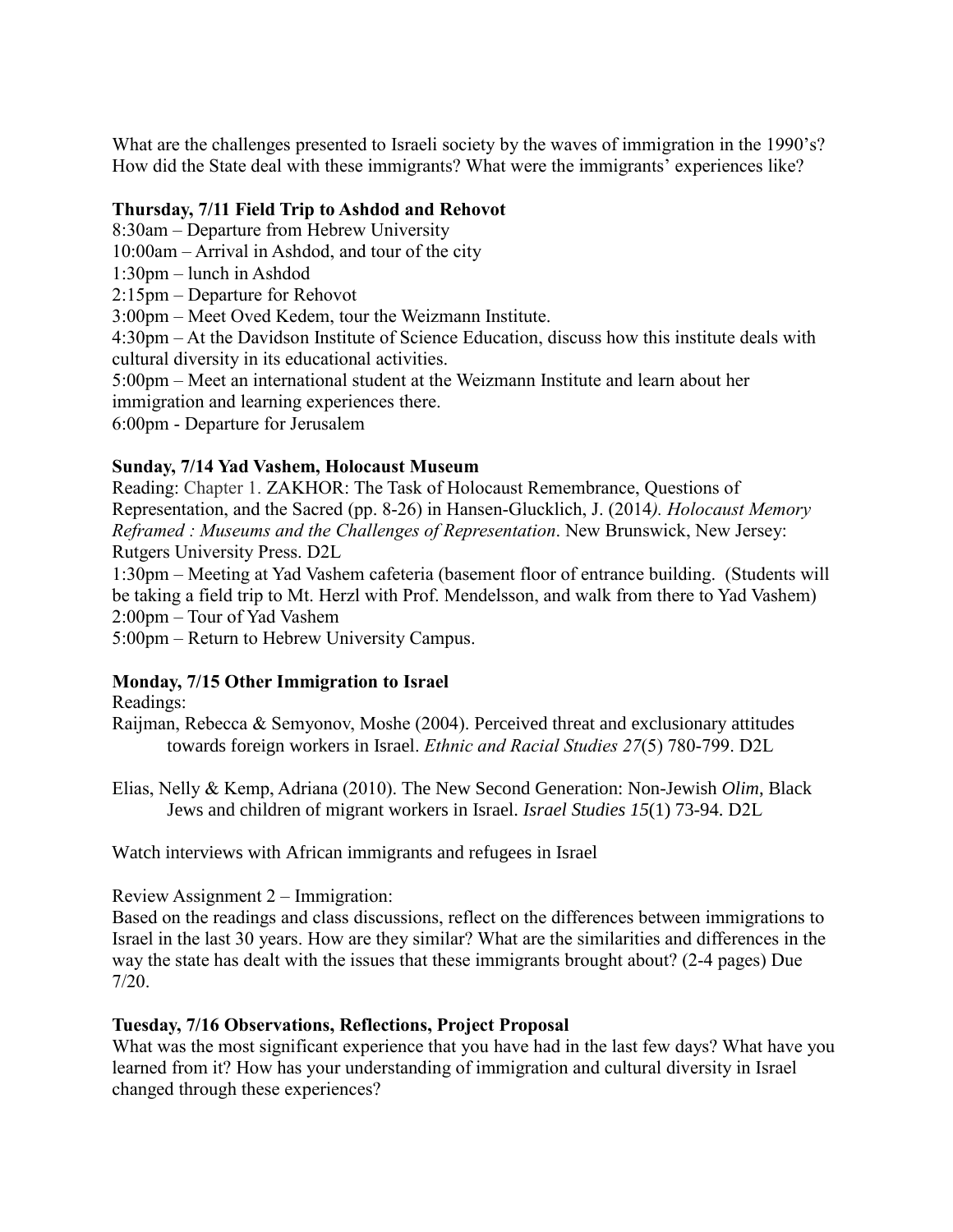Preparing a Final Project proposal: What needs to be included in a proposal? What kinds of questions do we ask? What are empirical questions? How would we go about figuring this out?

Research Proposal\*

Prepare a short proposal for your final project. Include a short description that discusses the issue you are going to study, your research questions, and how you plan to go about finding answers to these questions. Reflect on your experiences until now, what was especially interesting for you? What are the issues you see? Look at the experiences you are going to have during the rest of this class. How would they be helpful? What other ways would you pursue to figure these questions out? (1 page) Due 7/18

## **Wednesday, 7/17 Manifestations of cultural diversity in Israeli politics**

Prepare to discuss the following readings

- Segev, Tom (2001). "Facing Ovadia's Statue" (pp. 81-112) in *Elvis in Jerusalem* (Haim Watsman, Trans.) New York: Metropolitan Books.
- Stadler, Nurit; Lomsky-Feder, Edna; & Ben-Ari, Eyal (2008). Fundamentalism's encounters with citizenship: the Haredim in Israel. *Citizenship Studies 12*(3) 215-231.

Lehmann, David & Siebzenhner, Batia (2008). Self-exclusion as a strategy of inclusion: The case of Shas. *Citizenship Studies 12*(3) 233-247

Present your final Project proposal to the class

# **Thursday, 7/18 - A trip to Wadi Ara**

8:00am – Departure for Wadi Ara

10:00 am – Orientation in Katzir, observe the natural and human geography of the area. 11:00am – Meeting at Bridge over the Wadi, one of the very few bi-cultural, bi-lingual schools in Israel, uniquely located in an Arab town. Meet Hassan Agbaria, the school's principal and discuss the challenges and successes of the school.

1:00pm Lunch at Kfar Kara

2:00pm – Meeting at Triangle Research and Development Center. Talk with Ibrahim Yehia, the center's founder and director; discuss the center's goals and work, and the challenges faced by Israeli Arabs in the Israeli research community.

4:00pm – Return to Hebrew University

# **Friday, 7/19 Field Trip to Tel Aviv**

9:00am – Departure from Hebrew University

10:00am – Arrival at Old Bus Station in Tel Aviv, tour Neve Sha'anan, a neighborhood where many foreign laborers reside.

12:00noon – Arrival at Nahlat Beniamin and Carmel Market.

1:00-3:00pm Observation assignment 3, Tel Aviv. Sit somewhere for at least two hours and observe, write down what you see. Interview at least three people in the street. Write a 2 page report discussing your experiences. What are the differences you observe between Jerusalem and Tel Aviv? What are the similarities? How are your experiences in Tel Aviv different from the ones you've had in Jerusalem? How has your perspective changed? Due 7/22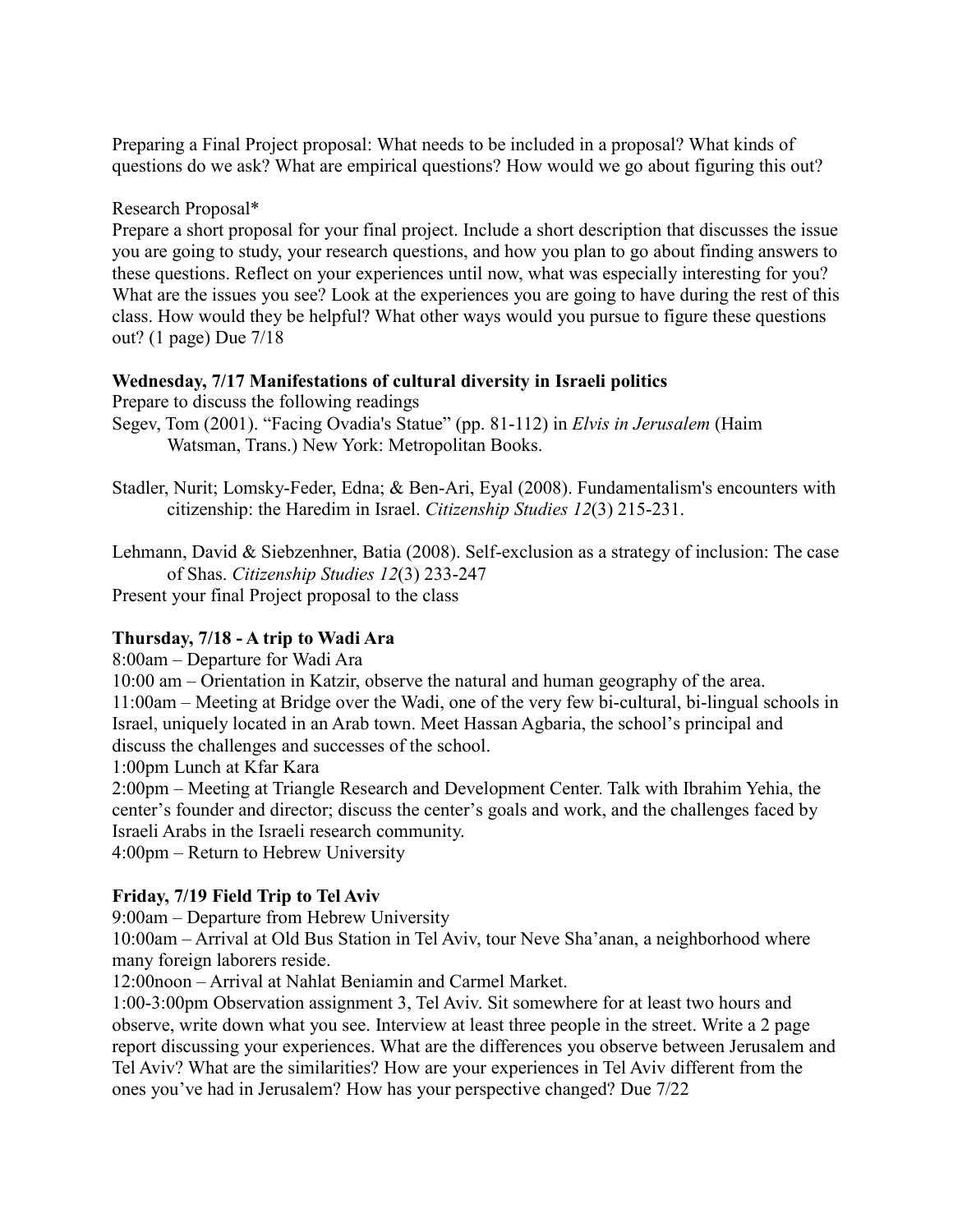5:00pm – Return to Jerusalem.

**Saturday, 7/20 Students are invited for a farewell dinner at Kedem Residence in Gedera.** 12:00noon – Departure from Student Village North Gate 2:00pm - Lunch 5:00pm – Return to Jerusalem

## **Monday, 7/22 Manifestations of cultural diversity in Israel's educational system**

Prepare to Discuss the following readings Knesset (1953). *The goals of public education.* (Yore Kedem, Trans.) Retrieved March 27 2009 from http://cms.education.gov.il/EducationCMS/Units/Owl/Hebrew/HoraotNehalim/Huki m/MatratHachinuch.htm. D2L

Pinson, Halleli (2007). At the boundaries of citizenship: Palestinian Israeli citizens and the civic education curriculum. *Oxford Review of Education 33*(3) 331-348. D2L

What are the issues faced by an educational system which needs to deal with Israel's culturally diverse population? What levels of integration are there with regards to Olim, Israeli Arabs and Haredim?

### **Tuesday, 7/23 – Integrating diverse communities into the Israeli Economy**

Guest Speaker: Michel Strawczynski – Integration of Arabs and Haredi Jews in the Israeli Economy

## **Wednesday, 7/24 Final Project Presentations**

### **Thursday, 7/27 Final Papers are due**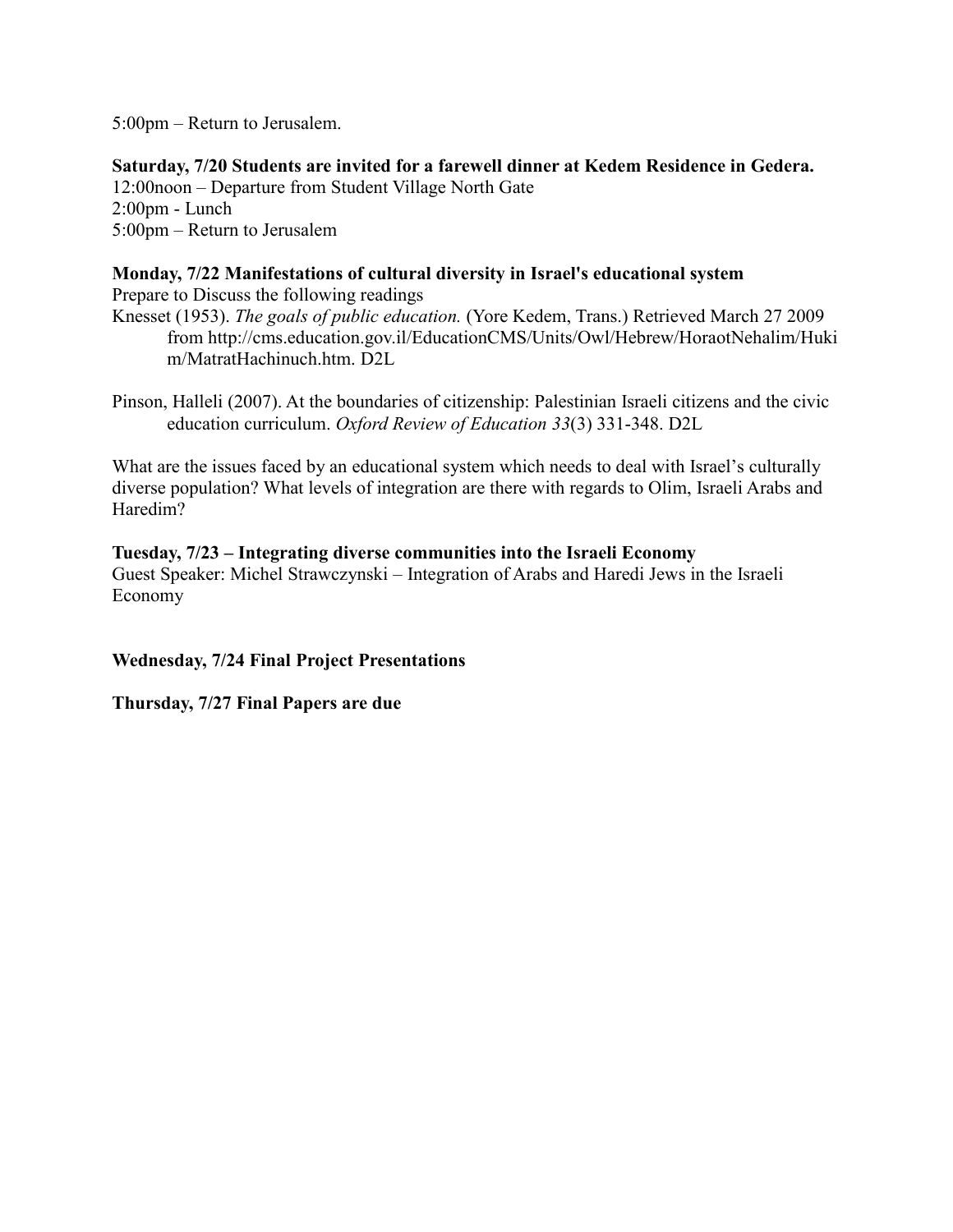| <b>Course Evaluation Components:</b>                                                                                                                                                                                                        |                      | Grading Scale:                                                                                                                                                  |
|---------------------------------------------------------------------------------------------------------------------------------------------------------------------------------------------------------------------------------------------|----------------------|-----------------------------------------------------------------------------------------------------------------------------------------------------------------|
| Attendance:<br>Active participation:<br>$5\%$<br>Reading presentations:<br>Review assignments:<br>Research Proposal<br>$5\%$<br>Observation and reflection portfolio: 20%<br>Final presentation:<br>$10\%$<br>Final written project:<br>25% | $10\%$<br>10%<br>15% | $93-100=4.0$<br>$86-92.99 = 3.5$<br>$80 - 85.99 = 3.0$<br>$75 - 79.99 = 2.5$<br>$70-74.99 = 2.0$<br>$65-69.99 = 1.5$<br>$60-64.99 = 1.0$<br>Below $59.99 = 0.0$ |

# *Class Evaluations*

- *Attendance*: You are expected to attend class regularly. Only in a case of emergency or work directly related to the class would your attendance be excused. 5 points will be deducted from your attendance/participation grade for each unexcused absence. Arriving more than 5 minutes after the beginning of class will be considered an absence.
- *Active participation*: I expect that you participate actively in class, and that you are ready to do so when called upon. As an integral part of our group, you are expected to participate in the discussion of your own project, and to actively engage in listening and commenting on others' projects.
- *Reading presentations:* You will choose three readings (one from each cycle) from the syllabus to present to the class. Your presentation should be about 15 minutes in length, and we will discuss the article as a group. A list of the readings will be provided so that you can make your choice.
- *Class reading summaries:* You will write two summaries and reflections on class readings, described in the schedule.
- *Research Proposal*: Prepare a short proposal for your final project. Include a short description that discusses the issue you are going to study, your research questions, and how you plan to go about finding answers to these questions. Reflect on your experiences until now, what was especially interesting for you? What are the issues you see? Look at the experiences you are going to have during the rest of this class. How would they be helpful? What other ways would you pursue to figure these questions out?
- *Observation and reflection portfolio:* You will conduct three observation and interview assignments, for which you will sit in a predetermined area and people watch for at least two hours. Write down what you see and engage at least three people in conversation. Return to Hebrew University Campus after dinner. You will write a 1-2 page observation report, discuss your observations and interviews.
- *Project Presentation:* On the last day of class students will present their research projects, individually or in groups. Class presentations should be about 10 minutes in length for individual presentations, and 15-20 minutes for group presentation. Use of multimedia in presentations is recommended but not required.
- *Final Paper:* All students will submit a final paper describing their project. Students who worked on a group project should submit individual papers describing their perspective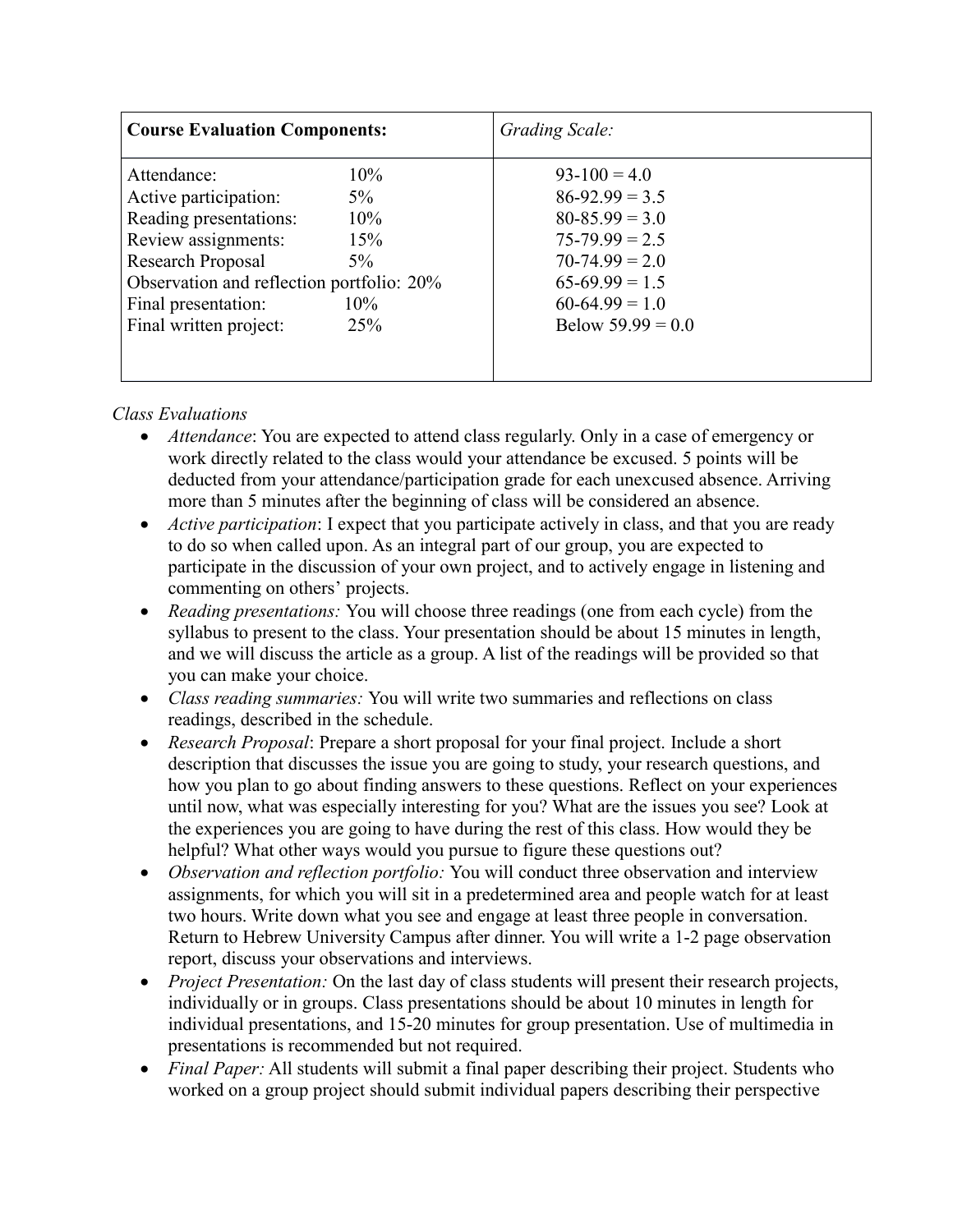on the project and what they have learned. Papers should be approximately 10 pages in length, and include specific references to course materials and personal experiences.

# All papers in this class should be submitted on D2L, or sent by email to  $y$ kedem@msu.edu **Assignment deadlines and procedures:**

You are expected to do your individual assignments on your own, and to abide by MSU policies of academic integrity. You can seek help on your assignments from others, as long as you actually do the work on your own. 10 points will be deducted from assignments' grade for every late day beyond the deadline for submission. Please contact me if you have trouble completing the work on time.

#### **Academic Integrity**

Article [2.III.B.2](http://splife.studentlife.msu.edu/academic-freedom-for-students-at-michigan-state-university/article-2-academic-rights-and-responsibilities) of *Student Rights and Responsibilities* states: "The student shares with the faculty the responsibility for maintaining the integrity of scholarship, grades, and professional standards." In addition, the Center for Integrative Studies in the Arts and Humanities adheres to the policies on academic honesty specified in General Student Regulation 1.0, *[Protection](http://splife.studentlife.msu.edu/regulations/general-student-regulations) of [Scholarship](http://splife.studentlife.msu.edu/regulations/general-student-regulations) and Grades*; the all-University Policy on *Integrity of [Scholarship](http://www.reg.msu.edu/AcademicPrograms/Print.asp?Section=534) and Grades*; and [Ordinance](http://splife.studentlife.msu.edu/regulations/student-group-regulations-administrative-rulings-all-university-policies-and-selected-ordinances/examinations-ordinance-17-00) 17.00, Examinations.

Therefore, unless authorized by the instructor, you are expected to complete all course assignments, including homework, lab work, quizzes, tests and exams, without assistance from any source. You are expected to develop original work for this course; therefore, you may not submit course work you completed for another course to satisfy the requirements for this course. Also, you are not authorized to use www.allmsu.com or other social media websites to complete any course work in this course. Students who violate MSU regulations on Protection of Scholarship and Grades will receive a failing grade in the course or on the assignment. Faculty are required to report all instances in which a penalty grade is given for academic dishonesty. Students reported for academic dishonesty are required to take an online course about the integrity of scholarship and grades. A hold will be placed on the student's account until such time as the student completes the course. This course is overseen by the Associate Provost for Undergraduate Education.

Please see <https://www.msu.edu/~ombud/academic-integrity/index.html> for further information regarding academic integrity at MSU and the academic dishonesty reporting system.